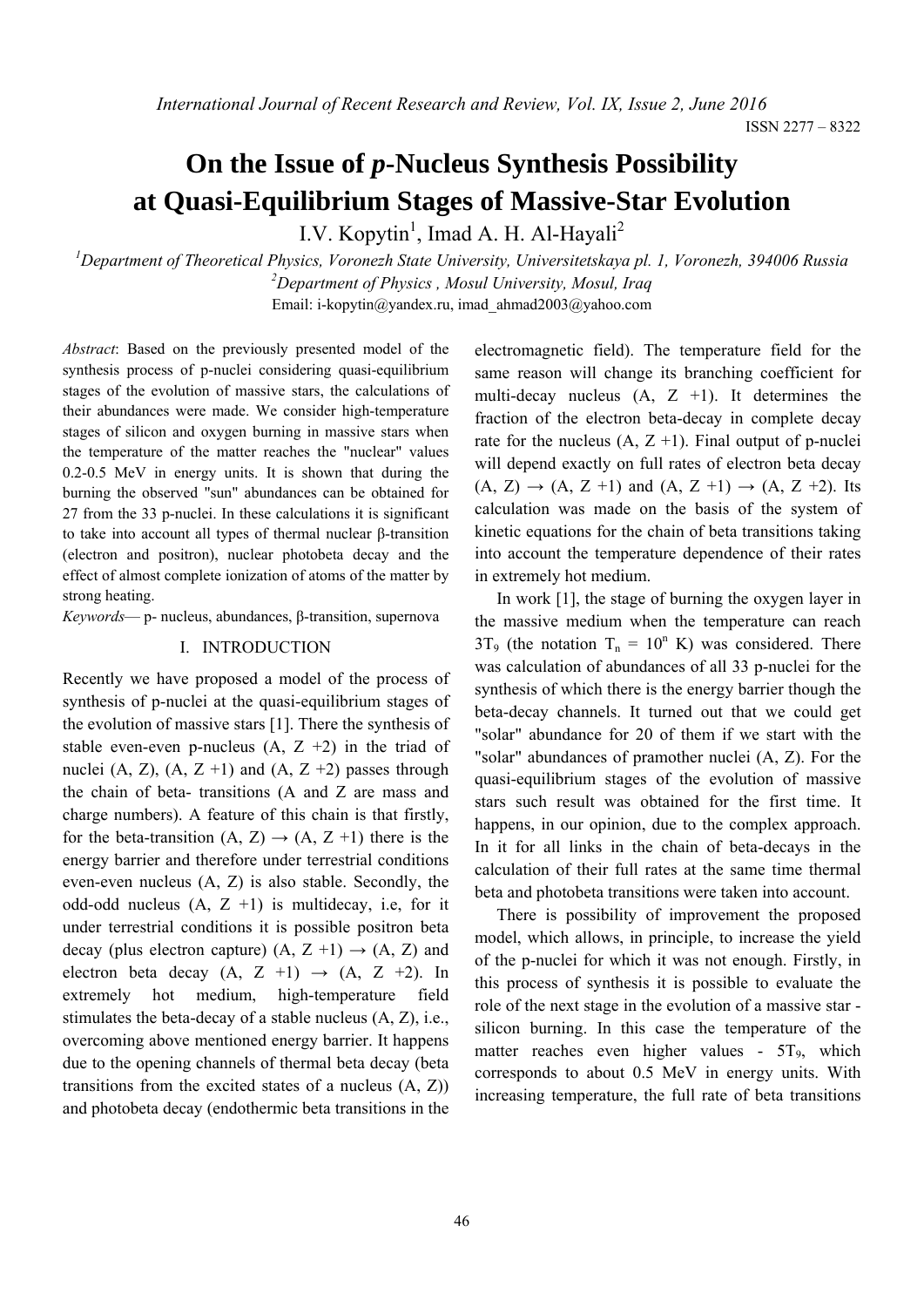tends to increase. Particularly the value of full rate electron beta transition of the first stage  $(A, Z) \rightarrow (A, Z)$ +1) increases too much, typically in one to two orders at the temperature rise from  $3T_9$  to  $5T_9$ . Therefore, even if the stage of silicon burning (one day) is much shorter than the stage of oxygen burning (5 months), the final yield of p-nuclei may be greater than the time of oxygen burning layer.

Secondly, the rate of the reverse decay  $(A, Z+1) \rightarrow$ (A, Z) was calculated in [1] taking into account the electron capture from excited states of the nucleus (A, Z +1). Its total rate in extremely hot medium was comparable to total rate of positron decay but for some multidecay isotope  $(A, Z +1)$  it was far superior to it and the total rate of subsequent electronic beta transition  $(A, Z +1) \rightarrow (A, Z +2)$ . In these cases, the branching coefficient for the nuclei  $(A, Z +1)$  is anomalously low, and the yield of p- nuclei is deficient. However, as it was shown in [2, 3], in extremely hot medium the degree of ionization of atoms including the K-shell is large and the capture of atomic nucleus electrons will be difficult. Accounting for this effect for multidecay nuclei with anomalously small quantities of the branching coefficients can significantly increase the proportion of their electronic beta decay. Due to this fact the final yield of some p-nuclei will increase which will connect them, perhaps to those 20 p-isotopes for which the proposed model has given the observed abundance.

The purpose of the research is to consider the process of p-nuclei synthesis at the high temperature stage of silicon burning in a massive star using the proposed in [1] model. Also it will also be explored how the suppression of the process of capture by the nucleus of atomic electrons due to the ionization of atoms in extremely hot medium affects the results of the calculation of the abundances of p-nuclei. In this case, both stages of the evolution massive stars - oxygen burning and silicon burning will be considered.

# II. BASIC EQUATIONS OF THE MODEL OF THE PROCESS OF SYNTHESIS OF p- NUCLEI

Let's consider a chain of beta-decays  $(A,Z) \leftrightarrow (A,Z+1) \rightarrow$ (*A,Z*+2) . In it under terrestrial conditions a pramother nucleus  $(A, Z)$  and p-nucleus  $(A, Z+2)$  is stable and the intermediate odd-odd nucleus  $(A, Z +1)$  is multibetadecay. Heating the medium stimulates the beta-decay of a nucleus (*A, Z*), which enables the implementation of the whole chain of the beta processes. Their rate will depend on the medium temperature. It as well as the duration of the stage, which examines the beta process will determine the final abundance. The latter one can be found from the system of kinetic equations written for the above chain of beta-decays as shown in equation 1. The analytical solution of this system for the final abundance of p-nucleus  $(A, Z+2)$  has the form

$$
N(\pi) =
$$
  
\n
$$
N_0 \left\{ 1 - \frac{1}{2} \left[ e^{\left(-\frac{\beta_0 \pi}{2}\right)} + e^{\left(-\frac{\beta_1 \pi}{2}\right)} \right] - \frac{\lambda_{128}}{\theta} \sinh\left(\frac{\beta \pi}{2}\right) e^{\left(-\frac{\beta_{128}\pi}{2}\right)} \right\} \dots (1)
$$

Here,  $\tau$  is duration of the stage,  $N_0$  is initial abundance of pramothe progenitor nuclei (*A, Z*),

$$
\delta = (\lambda_{123}^2 - 4\lambda_1\lambda_3)^{1/2}
$$
  

$$
\delta_+ = \lambda_{123} \pm \delta : \lambda_{123} = \lambda_1 + \lambda_2 + \lambda_3
$$

in 12

 $λ_1$  is the total rate of electron beta-transition (*A*, *Z*)→(*A*, *Z*+1),  $λ_2$  is the total rate of reverse beta transition (*A*,  $Z+1$ ) $\rightarrow$ (*A*, *Z*) (it includes a positron beta transition and electronic K-capture) and  $\lambda_3$  is total rate of electron beta transition  $(A, Z+1) \rightarrow (A, Z+2)$ . All these rates depend on medium temperature. Let's give the formulas for calculating these rates of beta processes.

$$
\lambda_1 = \lambda_{\text{tor}}^{(\beta^-)}((A, Z); T) + \lambda_{\text{rot}}^{(\gamma\beta^-)}((A, Z); T),
$$
  
\n
$$
\lambda_2 = \lambda_{\text{tor}}^{(\beta^-)}((A, Z+1); T) + \lambda_{\text{rot}}^{(\alpha_{\text{rot}})}((A, Z+1); T),
$$
  
\n(3)

$$
\lambda_1 = \lambda_{\text{tot}}^{qR-1}((A, Z+1):T) + \lambda_{\text{tot}}^{rR-1}((A, Z+1):T); \quad ...(4)
$$

Total rate  $\lambda_{tot}^{(\xi)}((A, Z_i); T)$  *β*- process ξ (ξ=β, γβ,  $β$ <sup>+</sup> or  $ε$ <sup>*K*</sup>) for nuclear  $(A, Z_i)$  in the medium heated to a temperature *T* is given by

$$
\lambda_{\text{tor}}^{(\xi)}\big((A, Z_t)_\dagger T\big) = \sum_{a,b} P(E_a, T) \lambda_{a \to b}^{(\xi)}\big((A, Z_t)_\dagger \Delta_{ab}^{(\xi)}\big)
$$
\n(5)

 $P(E_a, T)$  is the occupation probability of a-th state of the nucleus  $(A, Z_i)$  with total spin  $j_a$  and with energy *Ea* measured from its ground state: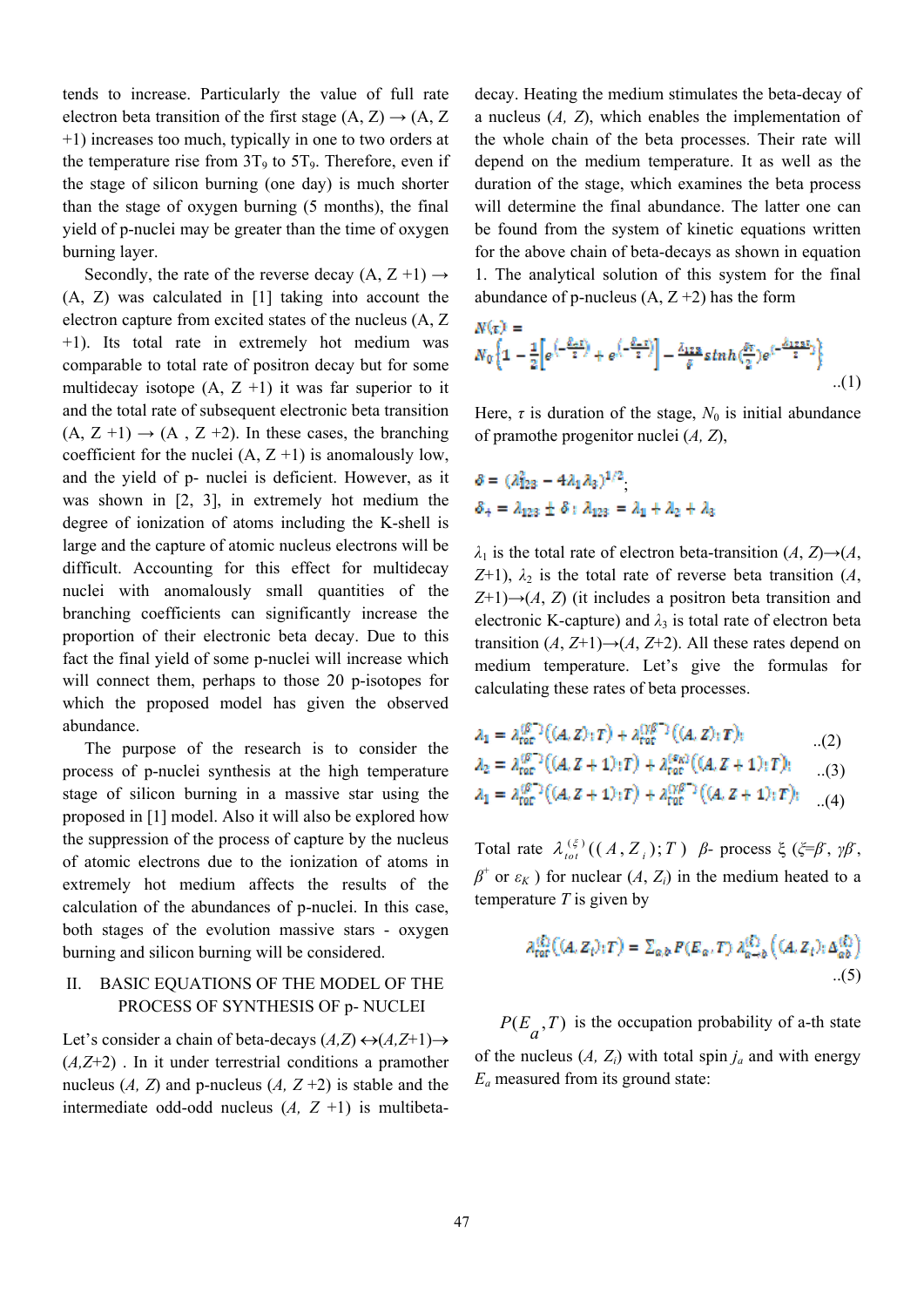$$
P(E_a, T) = \frac{2j_a + 1}{G(T)} \exp(-E_a / kT) \quad . (6)
$$

*k* is the Boltzmann constant and  $G(T)$  is the statistical sum:

$$
G(T) = \sum_{a} (2j_a + 1) \exp(-E_a / kT)
$$
...(7)  

$$
\lambda_{a \to b}^{(\xi)} ((A, Z_i); \Delta_{ab}^{(\xi)})
$$
 is the partial transition  
rate from the state *a* of the parent nucleus (*A*, *Z<sub>i</sub>*) to the

state *b* of the daughter nucleus  $(A, Z_f)$  with energy  $E_b$ measured from the energy of its ground stat either,  $(\xi)$  $\Delta_{ab}^{(\xi)}$  is energy of the transition.

Confine ourselves only to subsequently allowed beta transitions as the most intense beta transitions. An analysis of the level schemes of studied isotopes shows that this condition can always be done. We consider beta transitions between excited states of the even-even nuclei  $(A, Z)$  and  $(A, Z +2)$  on the one hand, and the odd-odd nucleus  $(A, Z+1)$ , on the other hand. Because of the complexity of their structure, a large number of β-transitions and difficulties with the choice of appropriate nuclear models we will use the average values of the nuclear matrix elements as in [1]. They are obtained from the expression for the given lifetime of the allowed beta transition  $f_0t_{1/2}$  if we take a typical value  $\frac{lgf_0t_{1/2}}{dt}$  in the interval 4.0-5.5 for the allowed transitions of unrelieved type.

The partial rates of beta transitions in the "natural" system of units  $\hbar = c = m_e = 1$  where *c* is rate of light and *me* is electron mass can be calculated using the following formulas.

1. *Electron beta-transition*  $(A, Z_i) \rightarrow (A, Z_i+1)$  ( $\xi = \beta$ ; in *our task Zi=Z or Z+1)*

$$
\lambda_{\alpha \to b}^{(\beta^-)} ((A, Z_t)_1 \Delta_{\alpha b}^{(\beta^+)}) = \frac{m z}{(f_{\alpha} r_{1/2})} \int_1^{d_{\alpha b}^{(\beta^-)}} E(E^2 - 1)^{1/2} (A_{\alpha b}^{(\beta^-)} - E)^2 F_0 (Z_t + 1, E) dE
$$
\n(8)

Here,  $\Delta_{ab}^{(\beta^-)} = Q_\beta + E_a - E_b$  $\Delta_{ab}^{(\beta^-)} = Q_a + E_a - E_b$ , where  $Q_{\beta} = M(A, Z_i) - M(A, Z_i + 1)$  is the energy released at  $\beta$ - transition between the ground states of the mother and daughter nuclei; (*M*(*A*, *Z*) is the atomic mass of the nucleus  $(A, Z)$ ),  $F_0(Z, E)$  is the Coulomb Fermi function

(we used an analytical expression for it and a table of values from [4]). The given average lifetime of the allowed *β*-transition of the unrelieved type  $\langle f_0 t_{1/2} \rangle$ should be set by selecting a particular value from the interval  $10^{4.0} - 10^{5.5}$  c.

# 2. Positron beta transition  $(A, Z+I) \rightarrow (A, Z)$  ( $\zeta = \beta^+$ )

The calculation of the partial rate  $\lambda_{a \to b}^{(\beta^+)}((A, Z + 1); \Delta_{ab}^{(\beta^+)})$  can also be made using the formula (8) substituting in its left part  $Z_i = Z + 1$  and replacing everywhere  $\Delta_{ab}^{(\beta^-)}$  $\Delta_{ab}^{(\beta^-)}$  by  $\Delta_{ab}^{(\beta^+)} = Q_{\beta}^{(+)} + E_a - E_b$ , where  $Q_{\beta}^{(+)}$  is the energy released by  $\beta^+$ -transition between the ground states of nuclei  $(A, Z+1)$  and  $(A, Z)$ :  $Q_{\beta}^{(+)} = M(A, Z+1) - M(A, Z) - 2$  ( $\beta^{+}$ -transition will occur only if  $\Delta_{ab}^{(\beta^+)}$  $\Delta_{ab}^{(\beta^+)} > 0$ ). In addition, it is necessary to use the Coulomb Fermi functions for the  $\beta^*$ -decay in the right-hand side of (8), in the argument of which in this case *Z* must stand instead of  $Z_i + 1$  (this function is also tabulated in [4]).

# *3. Electron photobeta decay (ξ=γβ- )*

In accordance with  $[1, 5, 6]$ , the expression for the partial rate of photobeta transition can be written as

$$
\lambda_{\alpha-b}^{(\gamma\beta^-)}\left((A,Z_t);\Delta_{\alpha b}^{(\beta^+)}\right) = \frac{\alpha\ln 2}{\pi i f_0 t_{1/2}} \int_{\Delta_{ab}^{(\gamma\beta^-)}}^{\infty} \frac{d\omega^{G(\omega,\Delta_{ab}^{(\gamma\beta^-)})}}{\omega^{-e^{(\omega/\beta\pi)}-1}}.
$$

where  $\alpha = 1/137.04$  is the fine structure constant, and  $\binom{(A^{\sigma})}{ab} = Q_{\beta} + E_{a} - E_{b}$  $\Delta_{ab}^{(\gamma\beta^-)} = Q_{\beta} + E_a - E_b$  is the energy threshold for photobeta transition.. As opposed to  $\beta$ <sup>-</sup> decay now it can be  $Q_{\beta}$ < 0 and endothermic process of photobeta decay will be possible only under the condition  $\omega$ 

$$
\Delta^{(\gamma\beta^-)}_{ab} \, .
$$

$$
G(\omega,\Delta_{ab}^{(\gamma F)}) = \int_{1}^{\omega-\Delta_{ab}^{(\gamma F)}+1} (\omega-E-\Delta_{ab}^{(\gamma F)}+1)^{2} \{2(\omega-E)(E^{2}-1)^{1/2} \}
$$

$$
+(\omega^{2}-2\omega E+2E^{2})\ln[E+(E^{2}-1)^{1/2}]\}F_{0}(Z_{i}+1,E)dE
$$

$$
...(10)
$$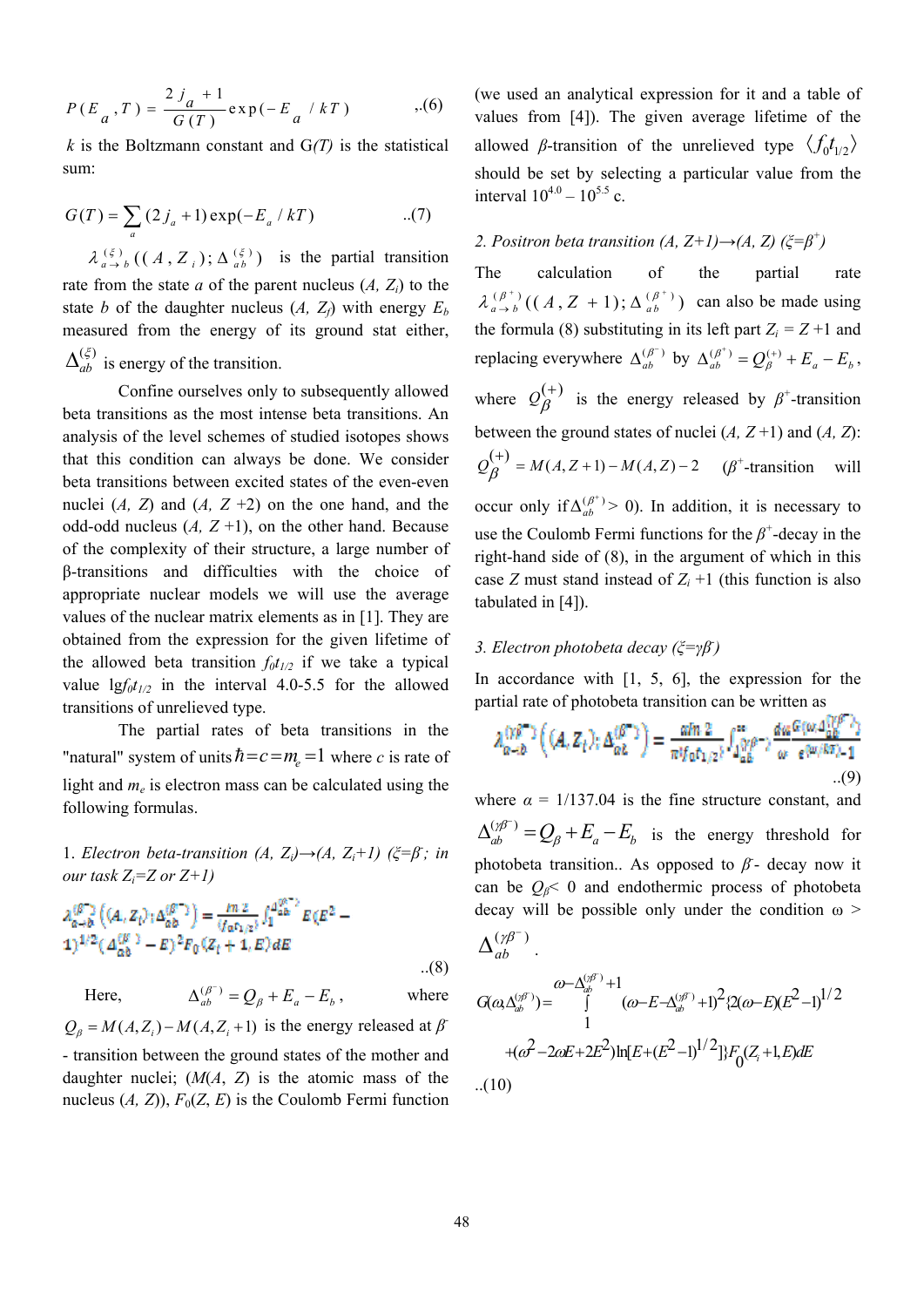## *4. K-Electron capture (ξ=εK)*

The capture of electrons by the nucleus will be considered only with the K-shell of the atom as the most intense one. The rate of this process can be calculated by the formula

$$
\lambda_{a \to b}^{(\varepsilon_K)}((A, Z+1); \Delta_{ab}^{(\varepsilon_K)}) \approx \frac{\pi \ln 2}{2 \langle f_0 t_{1/2} \rangle} (\Delta_{ab}^{(\varepsilon_K)})^2 \beta_K^2
$$

Where,  $\Delta_{ab}^{(\varepsilon_K)} = Q_{\beta}^{(+)} + 1 - |E_K| + E_a - E_b$  $\Delta_{ab}^{(\varepsilon_K)} = Q_{\beta}^{(+)} + 1 - |E_K| + E_a - E_b, \qquad Q_{\beta}^{(+)}$ was

defined above and  $\beta_K$  and  $E_K$  are respectively the Coulomb amplitude of the wave function and the energy of the bound *K*-electron (for them in [4] there is a table of values). In (11) the factor is omitted that takes into account the electron exchange since the *K*-shell of its value is almost equal to one. In extremely hot medium where the atoms are ionized, it is necessary in the formula (11) to make a correction that takes into account the degree of occupation of the atom K-shell, the nucleus of which is experiencing the *K*-capture.

### III. CALCULATION RESULTS AND DISCUSSION

The stage of burning silicon in a massive star was considered. Although its duration is only one day, the temperature of the star matter can reach a value 5*T9*. For this maximum value of temperature by the formulas of the preceding section, we calculated the abundances for 33 *p*-nuclei (*A*,  $Z + 2$ ). For the initial abundances of  $N_0$ progenitor nuclei (*A, Z*), "solar" values were used. The calculation results are in Table 1 (column a). For comparison, the maximum temperature for  $3T<sub>9</sub>$  there are abundances of p-nuclei (column a), previously to the same model calculated for the stage of oxygen burning in [1] with the same values  $N_{0}$  (duration of stage is 5 months).

Comparison of the theoretical abundances in the columns *a* indicates that at the end of stages yields of pnuclei in both cases are almost comparable in magnitude. In [1] it was found that for 13 p-nuclei the synthesis through the beta-decay channel at the stage of oxygen burning is not effective. These nuclei are  ${}^{78}$ Kr, 92Mo, 96Ru, 112Sn, 124Xe, 130Ba, 136Ce, 144Sm, 156Dy,  $162$ Er,  $184$ Os,  $190$ Pt,  $196$ Hg. Table 1 shows that for them the abundances calculated for the stage of oxygen burning (column a) differ from the "solar" ones by value orders.

Accounting of additional possibility of synthesis of these isotopes at the stage of silicon burning does not eliminate the discrepancy. Note that for the remaining 20 *p*-isotopes overestimated values of the theoretical abundances in comparison with "solar" ones, sometimes quite strongly, should not be confused. Firstly, they have been obtained for the maximum temperature. It was supposed the temperature permanence during the whole stage. Secondly, in the calculations we have used maximum value of the nuclear matrix element which corresponded  $\frac{1}{g}f_0t_{1/2}$ =4.0. Such values as  $\frac{1}{g}f_0t_{1/2}$  rather correspond to the values of the nuclear matrix elements calculated by the single-particle model of the nucleus. However, the structure of the excited states in both even-even nuclei  $(A, Z)$  and  $(A, Z+2)$  and in odd-odd nuclei  $(A, Z +1)$  is far from the single-particle. Accordingly, the value  $\frac{g_f(t_{1/2})}{g}$  is closer to 5.5 or even more. In this case, theoretical values of abundances shown in Table 1 should be reduced by one or two orders of magnitude. And, finally, thirdly, "solar" abundances of grandparent nuclei (*A, Z*) have been used as the basis, which at the beginning of the considered stages could be different. In principle, because of the variation of all listed parameters within reasonable limits or even some of them it is possible to get "solar" abundances of *p*-isotopes.

Let's consider the role of electron capture in this model of synthesis process of p-nuclei. It contributes to the total rate of the decay of multidecay nuclei  $(A, Z+1)$ and consequently to the values of abundances  $N(\tau)$  of *p*nuclei  $(A, Z +2)$  defined by the formula (1). Under terrestrial conditions, the proportion of electron capture can be significant, as evidenced by the experimental data about the decay properties of multibeta-decay isotopes  $(A, Z +1)$  (see, for example, the table of isotopes [7].) It as a rule usually takes place during taking into account the temperature dependences of the beta processes by the formulas of the previous section [8].

Effect of ionization of atoms in the beta process in extremely hot medium has been discussed in works [2, 3]. In [2] there are also tables of occupation of atomic *K*-shell for the different densities of matter and temperature  $1T_9$  that is close to considered ones by us. From these tables it is clear that even for  $T = 1T_9$  and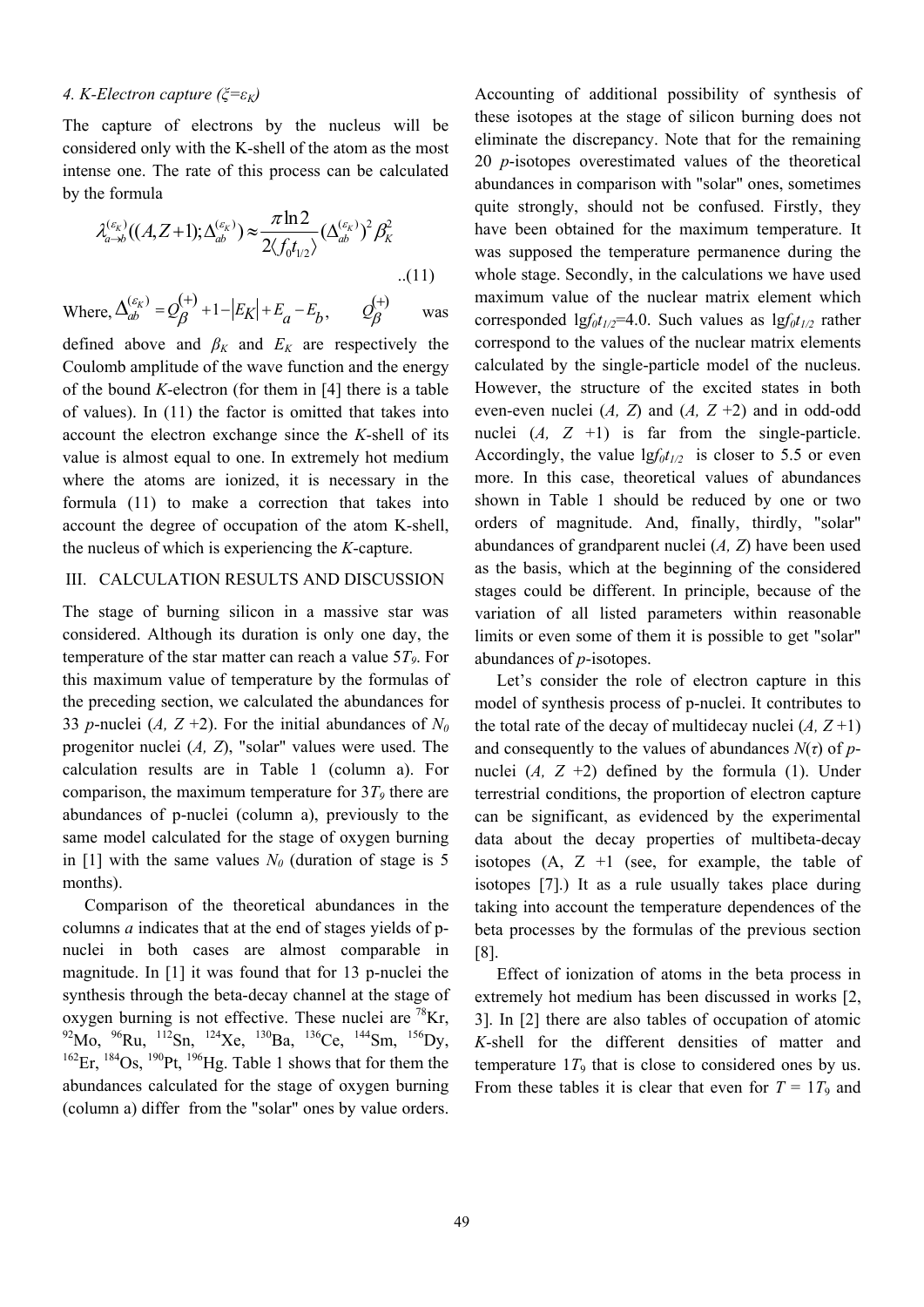density  $10^4$  g/cm<sup>3</sup> the occupation of the *K*-shell even in relatively heavy atom of Osmium  $(Z = 76)$  is only 0.0848 instead of 2.0 under terrestrial conditions. Accordingly, the probability of *K*-capture in this case decreases about in 25 times. In the work [2] it was shown that during high heating of the star matter, beta transformation of nuclei through the channel of electron capture if occurs, then only with negligible small probability. This result remains valid even taking into account the capture of free electrons which are always present in the matter of a massive star.

Let's estimate the degree of influence of the electron capture on values of the abundances obtained by the considered model. The abundances of *p*-nuclei were calculated again using  $(1)$  -  $(7)$ , but only now in the formula (3) the second term is not taken into account. The maximum temperature stages of oxygen burning (*T*  $= 3T_9$ ) and silicon burning (*T* = 5*T*<sub>9</sub>) in a massive star were considered again. The calculation results are shown in Table 1 (column b). As expected, inhibition of *K*-electron capture in extremely heated medium increases the final yield of *p*-nuclei. It happens because the proportion of the electron beta transition  $(A, Z+1)$  $\rightarrow$  (*A, Z* +2) of the multibeta-decay nuclei (*A, Z* +1) increases which leads to p-isotopes. In some cases, when this electron beta transition was strongly suppressed in the background of electron capture, the increase of abundances is especially noticeable. It happens for T for *p*-nuclei  $^{136}Ce$ ,  $^{144}Sm$ ,  $^{156}Dy$ ,  $^{162}Er$ ,  $184Os$ ,  $190Pt$  and  $196Hg$ . As a result, "solar" values for the abundances of these isotopes at the stage of oxygen burning can be obtained as for twenty previously listed ones. And only for 6 *p*-nuclei <sup>78</sup>*Kr*, <sup>92</sup>*Mo*, <sup>96</sup>*Ru*, <sup>112</sup>*Sn*, <sup>124</sup>*Xe* and <sup>130</sup>*Ba* the beta decay mechanism for their synthesis is not effective, at least in this model. This particularly applies to the *p*-isotope  $^{96}Ru$ , for which the value of theoretical abundances by 3 orders less than the observed one.

#### IV. CONCLUSION

The proposed model of the process of nucleosynthesis lets gets observed abundances, in principle, for 27 of the 33 *p*-nuclei. Feature of the model is a complex examination of all types of beta decay in the triad "stable nucleus - multibeta-decay nucleus - stable pnucleus" taking into account the influence of high

temperature field on it inside a massive star. The obtained results contradict the conventional opinion that at the quasi-equilibrium stages of star evolution cannot explain the appearance of the isotopes, poor neutrons so-called bypassed nuclei. In fact, for most of these isotopes the last term is losing its meaning. In fact, nucleosynthesis of *p-*elements at hot stages of the massive star evolution naturally continues the synthesis of *s*-nuclei at more cold stages. Now, however, it can only take place in the electromagnetic field without participation of neutrons.

Under the effect of high temperature field stable nuclei become beta -active. As it turned out, the energy of this field is sufficient to overcome the required intensity of the energy threshold, which prevents the synthesis of *p*-nuclei at the quasi-equilibrium stages. Thus, the synthesis of chemical elements including *p*isotopes from the stage of helium burning naturally moves to high temperature of stages of oxygen and silicon burning. By the pre-supernova and supernova stages, most of *p*-elements will exist already in the observed proportions to the corresponding *s*-elements. This allows them to take into account their already not zero concentration studying nucleosynthesis at the presupernova stage and during the solution of the kinetic equations at the supernova explosion.

## V. REFERENCES

- [1] Kopytin I V, Kornev A S and Hussain I A . LXIII Intern. Conf. "Nucleus 2013". Fundamental Problems of Nucl. Phys. and Atomic Power Engineering. October 8-12, 2013, Moscow,Russia. – Book of Abstr.  $- S.-Pb., 2013. - P. 42.$
- [2] Bahcall J N 1964 *Astrophys. J.* 139 318
- [3] Takahashi K and Yokoi K 1987 *Atomic Data Nuclear Data Tables* 36 375
- [4] Behrens H and Ёanecke J 1969 Landolt-Bornstein: Numerical Data and Functional Relationships in Science and Technology: New Series. Nuclear physics and technology. Numerical tables for beta decay and electron capture ed H Schopper (Springer-Verlag: Berlin–Heidelberg–New-York)
- [5] Shaw P R, Clayton D D and Michel F C 1965 *Phys. Rev.* 140 B1433
- [6] Kopytin I V and Hussain I A 2013 *Phys. Atom. Nucl.*  76 476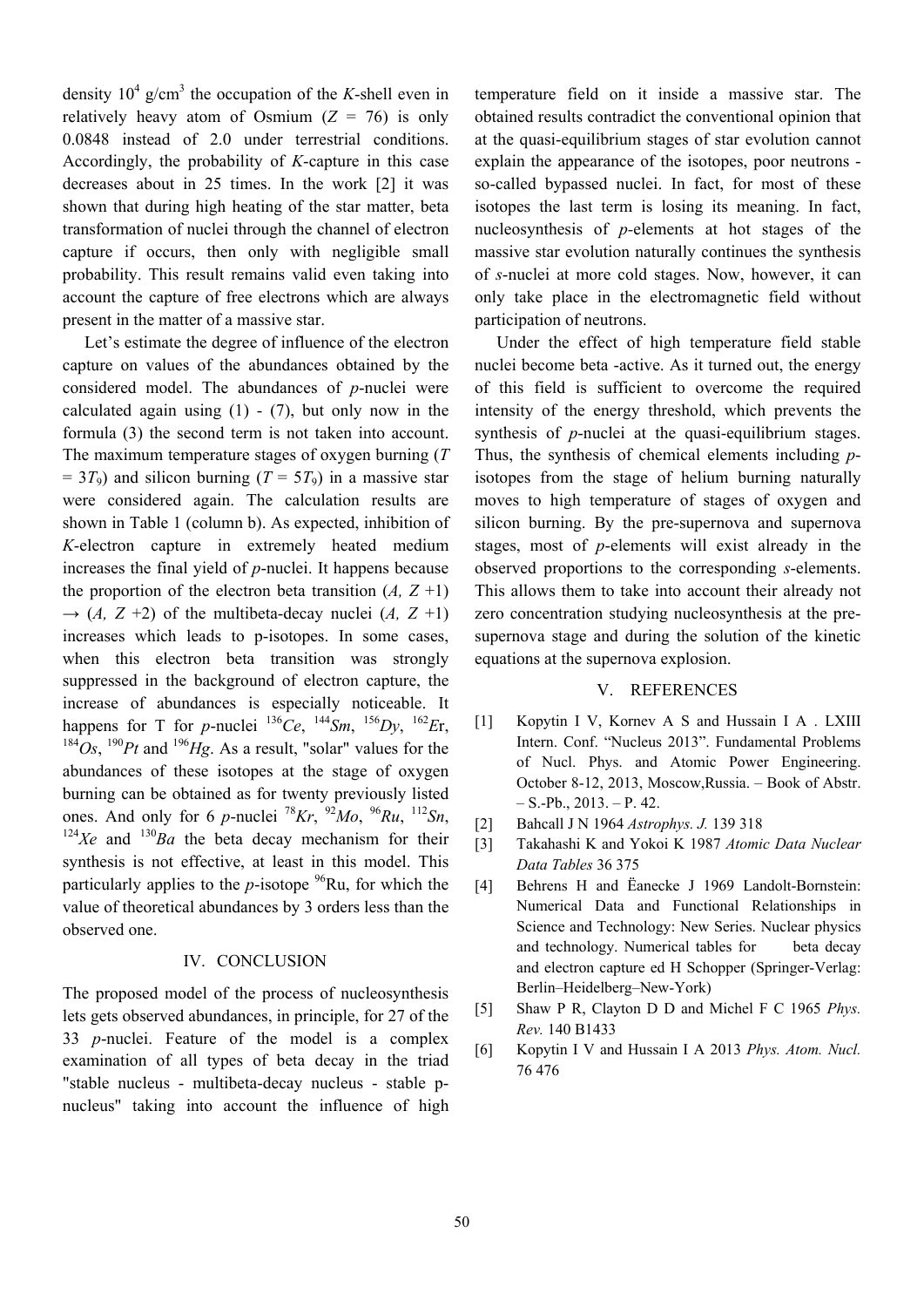- [7] Firestone R B, Shirley V S, Frank Chu S Y, Baglin C M and Zipkin J 1996 *Tables of Isotopes* 8th ed (Wiley: New York)
- [8] Kopytin I V and Hussain I A 2013 *Phys. Atom. Nucl.*  T.76, *N2* 11.-C. 1379-1387.
- [9] Lodders K, Palme H and Gail H-P 2009 *Abundances of the elements in the solar system* In *Landolt-Bornstein: New Series, Astronomy and Astrophysics* ed J E Trumper vol VI/4B (Springer-Verlag: New York) chap 3.4 p 560–630

## Table I

The calculated abundances of *p*-nuclei

(the value of the parameter  $\langle f_0 t_{1/2} \rangle_0 = 10^4$  c as used; *a* is the calculation with accounting *K*-capture, *b* is without it). The experimental data ("solar" abundances) were taken from [9]

(they are normalized to  $N(S_i)=10^6$ )

| Prog.<br>nucleus<br>(A, Z) | $p$ -nucleus<br>$(A, Z+2)$ | "solar"<br>abundance<br>Foremother<br>nuclei<br>N(A, Z) | "solar"<br>abundance $p$ -<br>nuclei<br>$N(A, Z+2)$<br>exp. | Abundance of <i>p</i> -nuclei $(A, Z+2)$<br>theory |                     |                             |                     |
|----------------------------|----------------------------|---------------------------------------------------------|-------------------------------------------------------------|----------------------------------------------------|---------------------|-----------------------------|---------------------|
|                            |                            |                                                         |                                                             | Oxygen burring                                     |                     | Silicon burring             |                     |
|                            |                            |                                                         |                                                             | $3.10^9$ K; $\tau = 5$ Mec.                        |                     | $5.10^9$ K; $\tau = 1$ cyr. |                     |
|                            |                            | exp.                                                    |                                                             | $\mathfrak a$                                      | $\boldsymbol{b}$    | $\mathfrak a$               | $\boldsymbol{b}$    |
| $^{74}_{32}Ge$             | $^{74}_{34}Se$             | 41.2                                                    | 0.60                                                        | 0.679                                              | 0.791               | 0.609                       | 0.692               |
| $^{78}_{34}Se$             | $^{78}_{36}Kr$             | 16.04                                                   | 0.20                                                        | $1.7 \cdot 10^{-4}$                                | $3.5 \cdot 10^{-4}$ | $6.9 \cdot 10^{-4}$         | $1.5 \cdot 10^{-3}$ |
| $\frac{80}{34}$ Se         | $\frac{80}{36}Kr$          | 33.48                                                   | 1.30                                                        | 30.7                                               | 32.5                | 17.2                        | 18.2                |
| $^{84}_{36}Kr$             | $\frac{84}{38}$ Sr         | 31.78                                                   | 0.13                                                        | 0.708                                              | 1.13                | 0.724                       | 0.934               |
| $^{92}_{40}Zr$             | $^{92}_{42}Mo$             | 1.848                                                   | 0.370                                                       | $2.9 \cdot 10^{-3}$                                | 0.014               | $2.8 \cdot 10^{-4}$         | $5.8 \cdot 10^{-4}$ |
| $^{94}_{40}Zr$             | $^{94}_{42}Mo$             | 1.873                                                   | 0.233                                                       | 1.85                                               | 1.85                | 1.86                        | 1.87                |
| $^{96}_{42}Mo$             | $^{96}_{44}Ru$             | 0.425                                                   | 0.099                                                       | $3.3 \cdot 10^{-7}$                                | $3.2 \cdot 10^{-5}$ | $1.2 \cdot 10^{-6}$         | $8.4 \cdot 10^{-5}$ |
| $^{98}_{42}Mo$             | $^{98}_{44}Ru$             | 0.622                                                   | 0.033                                                       | 0.483                                              | 0.622               | 0.366                       | 0.415               |
| $^{102}_{44}Ru$            | $^{102}_{46}Pd$            | 0.562                                                   | 0.0139                                                      | 0.0219                                             | 0.171               | $7.810^{-3}$                | 0.064               |
| $^{106}_{46}Pd$            | $^{106}_{48}Cd$            | 0.371                                                   | 0.020                                                       | $7.5 \cdot 10^{-4}$                                | 0.371               | 0.159                       | 0.233               |
| $^{108}_{46}Pd$            | $^{108}_{48}Cd$            | 0.359                                                   | 0.014                                                       | 0.073                                              | 0.103               | 0.014                       | 0.020               |
| $\frac{^{110}}{^{46}}Pd$   | $^{110}_{48}Cd$            | 0.159                                                   | 0.197                                                       | 0.158                                              | 0.159               | 0.137                       | 0.137               |
| $^{112}_{48}Cd$            | $^{112}_{50}Sn$            | 0.380                                                   | 0.035                                                       | $1.7 \cdot 10^{-3}$                                | $5.2 \cdot 10^{-3}$ | $1.8 \cdot 10^{-3}$         | $5.3 \cdot 10^{-3}$ |
| $^{114}_{48}Cd$            | $^{114}_{\ 50}Sn$          | 0.452                                                   | 0.024                                                       | 0.372                                              | 0.452               | 0.220                       | 0.269               |
| $^{120}_{50}Sn$            | $^{120}_{52}Te$            | 1.175                                                   | 0.005                                                       | $3.5 \cdot 10^{-3}$                                | 0.015               | $7.2 \cdot 10^{-3}$         | 0.030               |